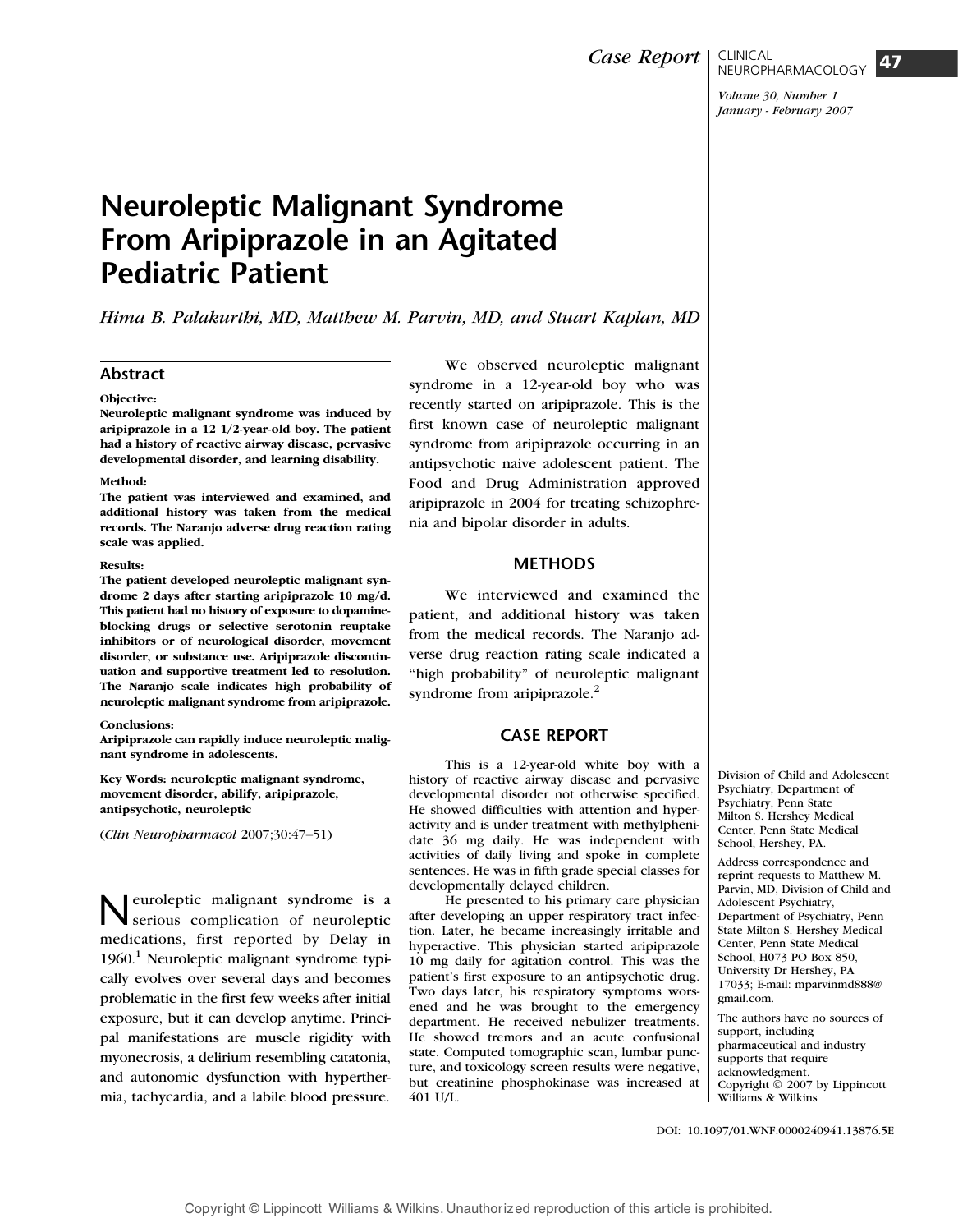Volume 30, Number 1 January - February 2007

NEUROPHARMACOLOGY

CLINICAL

On admission, his temperature was  $37^{\circ}$ C, pulse rate was 77 beats per minute, and blood pressure was 115/76 mm Hg. Neurological examination revealed muscle rigidity, and reflexes could not be elicited. Initially, the patient was able to respond to commands although he was disoriented. He deteriorated into unresponsiveness during the next day, with no response to pain and sustained clonus in lower extremities bilaterally. An electroencephalogram revealed diffuse slowing with no seizure activity. A chest radiograph was suspicious for aspiration pneumonia and a 10-day course of clindamycin was started, aripiprazole and methylphenidate were discontinued, and he was transferred to the intensive care unit.

Neuroleptic malignant syndrome was diagnosed consistent with diagnostic and statistical manual of mental disorders, fourth edition, text revision criteria.<sup>3</sup> The patient presented with fluctuating consciousness, fever, generalized muscle rigidity, labile vital signs, increased creatinine phosphokinase, increased white cell count, and respiratory distress. These occurred only after aripiprazole was initiated. The Naranjo adverse drug reaction rating of 9 points indicates high probability of neuroleptic malignant syndrome from aripiprazole.<sup>2</sup> This patient had the following 5 risk factors for neuroleptic malignant syndrome: neuroleptic exposure, confusion, male gender, young age, and agitation. $4$ 

Dantrolene was started at 36 mg every 6 hours and bromocriptine at 2.5 mg every 8 hours. He initially experienced delirium; frequent crying spells, increased irritability, and agitation. He became aggressive, attempting to kick and bite the staff. He was switched to oral medications after a swallowing study observed no aspiration. His clinical status improved after 3 days, evidenced by decreased rigidity, improved alertness, and disappearance of clonus. He continued to be incontinent and needed assistance with ambulation for 5 days. He was discharged after 6 days in the hospital when all physical and laboratory findings return to baseline. He received physical and occupational therapy at home.

## **DISCUSSION**

Second-generation antipsychotic use in children and adolescents is guided by case reports and small open-label studies.<sup>7</sup> Such off-label use has been described in mood disorder with and without psychotic features, tic disorder, disruptive behavior disorder, and pervasive developmental disorder.

Antipsychotic medications can cause serious adverse effects, including extrapyramidal signs (dystonia, akathisia, parkinsonian tremor, and tardive dyskinesia), cardiovascu-

2007 Lippincott Williams & Wilkins

lar problems (hypotension, tachycardia, and arrhythmias), anticholinergic effects (dry mouth, blurred vision, constipation, urinary retention, and cognitive blunting), elevation of serum prolactin levels (galactorrhea, amenorrhea, and gynecomastia), diabetes, diabetic ketoacidosis, lipid abnormalities, neutropenia, seizures, and neuroleptic malignant syndrome.<sup>8</sup>

Second-generation antipsychotics usually have a lower incidence of tardive dyskinesia and extrapyramidal adverse effects than older drugs. A double-blind randomassignment study of 1,714 adult patients showed a 0.52% long-term risk for tardive dyskinesia with olanzapine compared to 7.45% with haloperidol.<sup>9</sup> Another well-controlled study of 26- to 48-year-old patients showed a 1% risk of tardive dyskinesia with olanzapine  $(2.5-20 \text{ mg/d})$  and  $4.6\%$  risk with haloperidol  $(5-20 \text{ mg/d})$ .<sup>10</sup>

Weight gain from second-generation antipsychotics may contribute to noncompliance and increase the risk of having metabolic syndrome. A recent meta-analysis estimated weight change after 10 weeks as 4.45 kg from clozapine, 4.15 kg from olanzapine, 2.10 kg from risperidone, and 0.04 kg from ziprasidone.<sup>11</sup> Metabolic disturbances associated with second-generation antipsychotics include hyperglycemia, hyperlipidemia, exacerbation of existing type 1 and 2 diabetes mellitus, new onset type 2 diabetes, and diabetic ketoacidosis, which is a lifethreatening condition that requires immediate medical attention. Mortality rates for diabetic ketoacidosis and hyperosmolar nonketotic coma are approximately 9% to 14% and 10% to 50%, respectively.<sup>12-14</sup>

Diagnostic and statistical manual of mental disorders, fourth edition, text revision criteria for neuroleptic malignant syndrome include severe muscle rigidity and increased temperature. At least 2 of diaphoresis, dysphagia, tremor, incontinence, decreased level of consciousness, mutism, tachycardia, increased or labile blood pressure, leukocytosis, and laboratory evidence of muscle injury (eg, increased creatinine phosphokinase).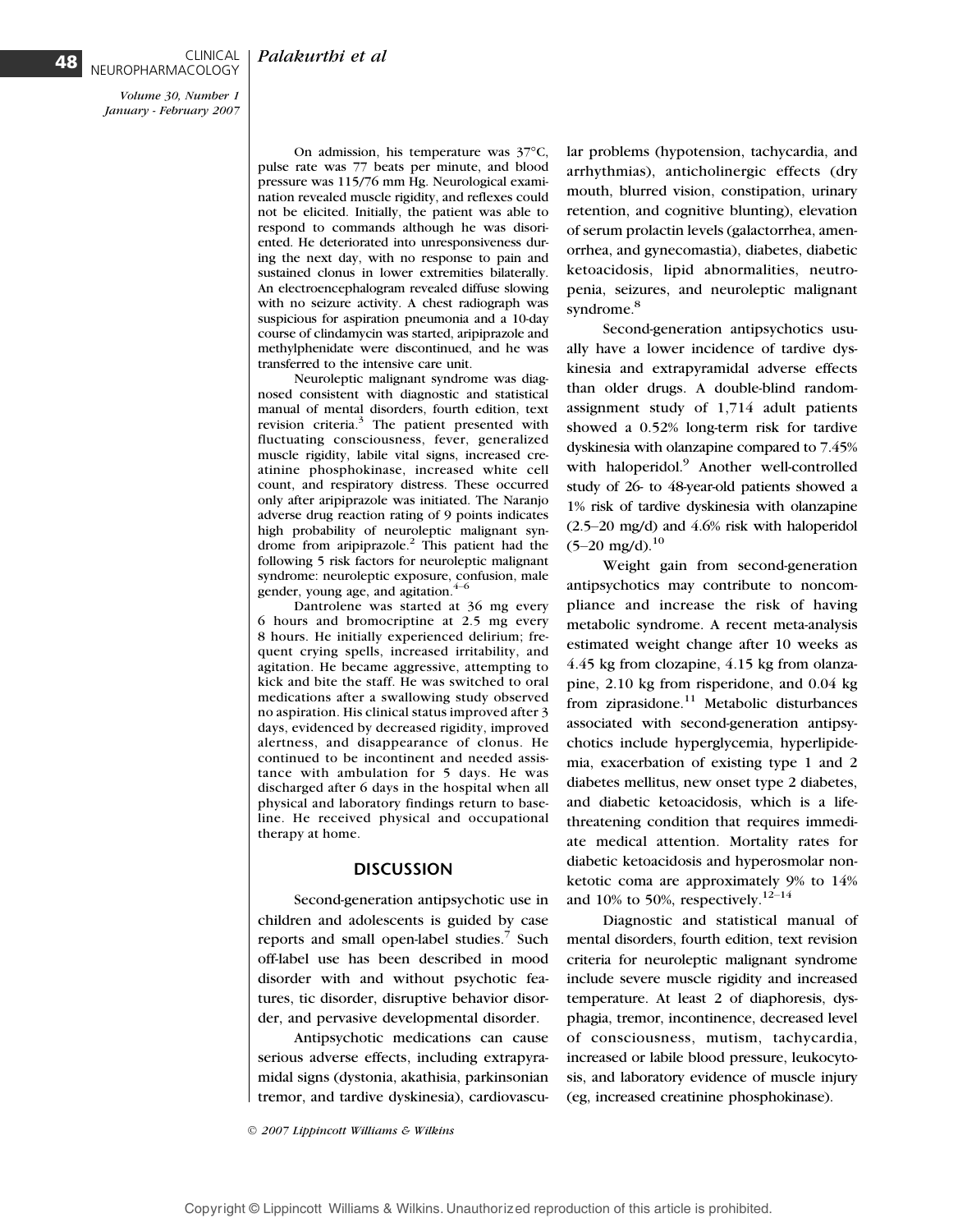Four cases of neuroleptic malignant syndrome from aripiprazole have been published, 3 in adults and 1 in a 17-year-old. The latter had 3 different antipsychotic medication trials in a 4- to 8-week period before 15 mg/d of aripiprazole medication and showing neuroleptic malignant syndrome.<sup>15</sup> Antipsychotic naive neuroleptic malignant syndrome occurred in a 23-year-old adult. However, this patient had methamphetamine dependence with possible methamphetamine-induced psychosis, being treated with 30 mg of aripiprazole.  $^{16}$  A 43-year-old man with severe depression and psychosis was treated with 30 mg/d of aripiprazole and 20 mg/d of fluoxetine. This patient developed symptoms similar to neuroleptic malignant syndrome.<sup>17</sup> Another case report indicated a 42-year-old man with childhood onset schizophrenia who developed neuroleptic malignant syndrome 9 days after starting aripiprazole.<sup>18</sup>

There is also a case report of aripiprazole being used to treat agitation in neuroleptic malignant syndrome, resulting in a mild worsening of symptoms evidenced by an increase in tachycardia and brief worsening of serum creatinine kinase level.<sup>19</sup> The potential of any drug to induce neuroleptic malignant syndrome is related to the antidopaminergic activity of the drug in the central nervous system, mainly the striatum. Children and adolescents have more adverse effects with antipsychotics because of their sensitivity to dopamine-blocking medications. $20-22$ 

Neuroleptic malignant syndrome is a rare but potentially life threatening adverse effect, commonly associated with antipsychotics and characterized by rigidity, autonomic instability, altered mental status, obtundation, catatonia, tachycardia, dysphagia, mutism, tremors, and low-grade fevers. $^{25}$ Neuroleptic malignant syndrome can be distinguished from general medical conditions like infections by looking for recent neuroleptic exposure, extremely increased temperatures, and the presence of rigidity. Numerous neurological disorders (eg, heat stroke, Parkinson disease, subcortical brain lesions, systemic conditions like intermittent acute porphyria, and tetanus) and druginduced movement disorders need to be excluded as causes. Catatonia and serotonin syndrome are important exclusionary differential diagnoses. Catatonia has a mortality rate as high as  $31\%$ .<sup>24</sup> Death from serotonin syndrome is rare, with only 23 deaths reported until  $1999$ .<sup>24-26</sup>

Laboratory studies show increased creatinine phosphokinase and leukocytosis. Although increased creatinine phosphokinase has low specificity for neuroleptic malignant syndrome, it is present in 95% of reported cases. Other laboratory findings include metabolic acidosis, hypoxia, and electrolyte abnormalities. An electroencephalogram may show diffuse slowing. $^{23}$  Potential complications of neuroleptic malignant syndrome include aspiration pneumonia, cardiopulmonary arrest, myoglobinuric renal failure, and disseminated intravascular coagulation.

Neuroleptic malignant syndrome has been reported with the second-generation antipsychotics risperidone, olanzapine, and aripiprazole; 66% of cases occur during the first 2 weeks of therapy, and 96% occur within the first 30 days. $27$  The mean recovery time is 7 to 10 days, and low estimates of mortality are 10%, and high estimates being at 20%.

Treatment of neuroleptic malignant syndrome should be initiated as soon as possible. Specific treatment includes stopping the offending medication and supportive antipyretics, for example, dantrolene and a cooling blanket. It is also important to use intravenous fluids to correct dehydration and electrolyte abnormalities. Dopamine agonists such as bromocriptine or amantadine can help. Most patients recover from neuroleptic malignant syndrome in 2 to 14 days without cognitive impairment. Persistent dysfunction is usually attributable to very high fever, hypoxia, or other complications.<sup>28</sup>

# **CONCLUSIONS**

From a clinical perspective, the change of behavior in our patient was possibly related to breathing discomfort and was not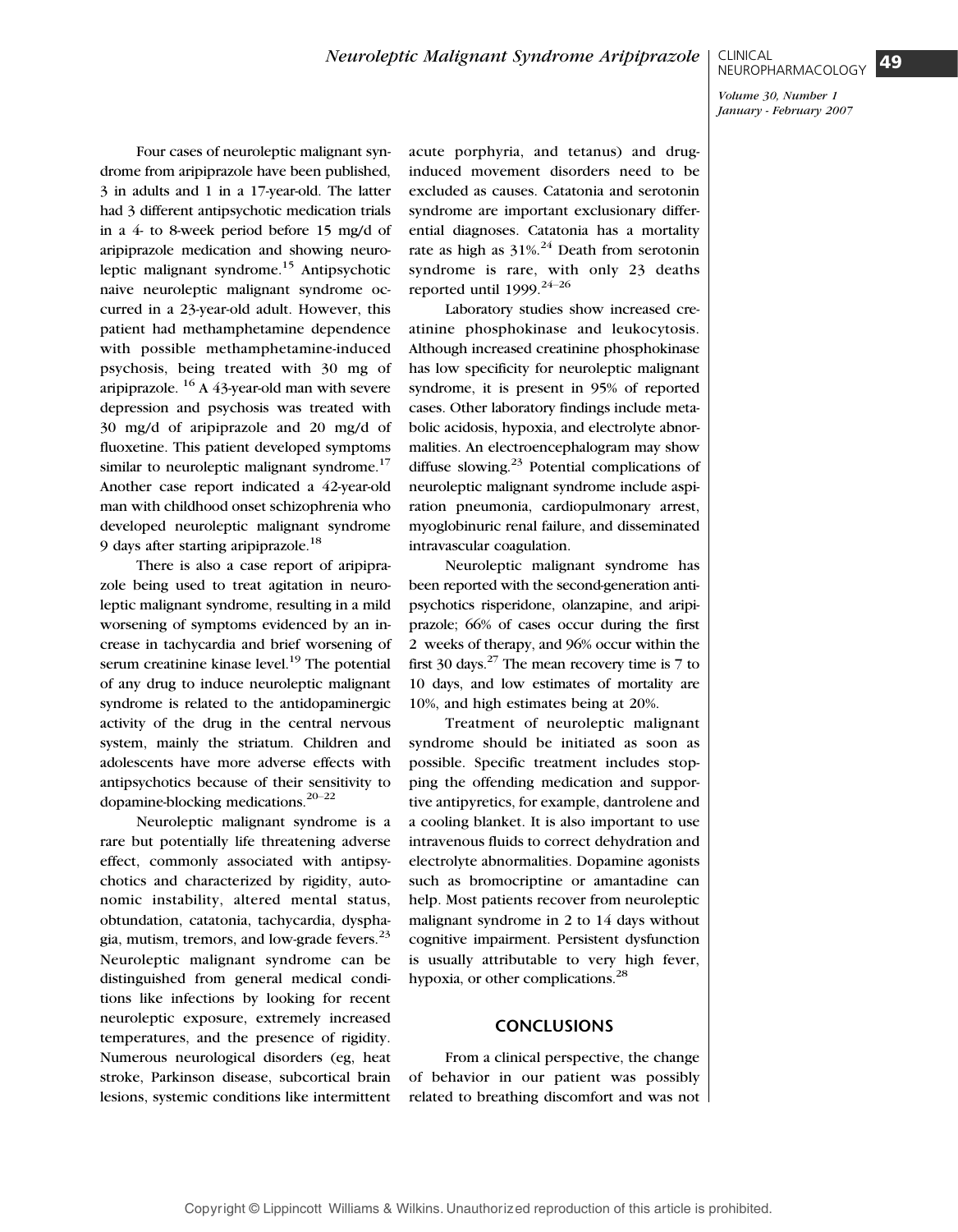## Palakurthi et al

Volume 30, Number 1 January - February 2007

NEUROPHARMACOLOGY

CLINICAL

an indication for an atypical antipsychotic medication. The use of aripiprazole in the treatment of pervasive developmental disorder must be considered an off-label one. Clinical trials are necessary to evaluate its effectiveness for precisely defined target symptoms.

Although unusual, this case highlights the dangers of prescribing antipsychotic medications to pediatric patients. There is a dearth of adverse effect information related to aripiprazole use in the child and adolescent population. The lack of adolescent or child reports might correspond to deficient physician reporting using the United States of America Food and Drug Administration's Adverse Event Reporting System.<sup>29</sup> Such reporting is not mandatory in the United States. Only 10% of serious adverse events are reported. $30$  It is noteworthy to point out that the reporting system is very difficult to maneuver through. It is the authors' opinion that more research and effort is needed to create a much more user-friendly system for physicians so they will be able to properly use this very important resource.

## REFERENCES

- 1. Delay J, Pichot P, Lemperiere T, et al. Un neuroleptique majeur non phenothiazine et non reserpine, l'haloperidol, dans le traitement des psychoses [Haloperidol, a nonphenothiazine, nonreserpine neuroleptic for the treatment of psychosis]. An Med Psychol (Paris) 1960;118: 145-152.
- 2. Naranjo CA, Busto U, Sellers EM, et al. A method for estimating the probability of adverse drug reactions. Clin Pharmacol Ther 1981;30: 239-245.
- 3. American Psychiatric Association Diagnostic and Statistical Manual of Mental Disorders, 4th ed, text revision (DSM-IV TR). Washington, DC: American Psychiatric Association; 2000:795-798.
- 4. Caroff S, Mann S. Neuroleptic malignant syndrome. Med Clin North Am 1993;77(1):185-202.
- 5. Nasie KK, Zafar AB, Mansoor F, et al. Malignant hyperthermia. J Coll Physicians Surg Pak 2004; 14(1):39-40.
- 6. Gurrera RJ. Is neuroleptic malignant syndrome a neurogenic form of malignant hyperthermia? Clin Neuropharmacol 2002;25(4):183-93. Review.
- 7. Robert L, Findling MD, Nora McNamara. Atypical antipsychotics in the treatment of children and adolescents: clinical applications. J Clin Psychiatry 2004;65:30-44.
- 8. Geddes J, Freemantle N, Harrison P, et al. Atypical

2007 Lippincott Williams & Wilkins

antipsychotics in the treatment of schizophrenia: a systemic overview and meta-regression analysis. BMJ 2000;321(7273):1371-1376.

- 9. Beasley CM, Dellva MA, Tamura RN, et al. Randomised double-blind comparison of the incidence of tardive dyskinesia in patients with schizophrenia during long-term treatment with olanzapine or haloperidol. Br J Psychiatry 1999; 174:23-30.
- 10. Tollefson GD, Beasley CM Jr, Tamura RN. Treatment-emergent tardive dyskinesia with olanzapine or haloperidol. American Jour of Psychiatry 1997;154(9):1248-1254.
- 11. Allison DB, Mentore JL, Heo M, et al. Antipsychotic induced weight gain: a comprehensive research synthesis. Am J Psychiatry 1999;156:1686-1696.
- 12. Johnson D, Palumbo P, Chu C. Diabetic ketoacidosis in a community-based population. Mayo Clin Proc 1980;55:85-88.
- 13. Arieff AI, Carroll HJ. Nonketotic hyperosmolar coma with hyperglycemia: clinical features, pathophysiology, renal function, acid-base balance, plasma-cerebrospinal fluid, equilibria and the effects of therapy in 37 cases. Medicine 1972;51: 73-94.
- 14. Small M, Alzaid A, MacCuish AC. Diabetic hyperosmolar non-ketotic decompensation. Q J Med 1988;66:251-257.
- 15. Spalding S, Alessi NE, Radwan K. Aripiprazole and atypical neuroleptic malignant syndrome. J Am Acad Child Adolesc Psychiatry 2004;43(12): 1457-1458.
- 16. Srephichit S, Sanchez R, Bourgeois JA. Neuroleptic malignant syndrome and aripiprazole in an antipsychotic naïve patient. J Clin Psychopharmacol 2006;26(1):94-95.
- 17. Duggal HS, Kithas J. Possible neuroleptic malignant syndrome with aripiprazole and fluoxetine. Am J Psychiatry 2005;162(2):397-398. [References].
- 18. Chakraboty N, Johnson T. Aripiprazole and neuroleptic malignant syndrome. Int Clin Psychopharmcol 2004;19:351-353.
- 19. Rosenquist PB, McCall WV. Aripiprazole for agitation in a 13-year-old girl with neuroleptic malignant syndrome. Int J Adolesc Med Health 2005;17(2):187-188.
- 20. Connor DF, Fletcher KE, Wood JS. Neuroleptic related dyskinesias in children and adolescents. J Clin Psychiatry 2001;62:967-974.
- 21. McConville BJ, Sorter MT. Treatment challenges and safety consideration for antipsychotic use in children and adolescents with psychosis. *J Clin* Psychiatry 2004;65:20-29.
- 22. Patel NC, Crimson ML, Hoagwood K, et al. Unanswered questions regarding atypical antipsychotics use in aggressive children and adolescents. J Child Adolesc Psychopharmacol 2005:15(2):270-284.
- 23. Khurram K, Durrani MD. Neuroleptic malignant syndrome: review, diagnostic critique. Jefferson Jour of Psychiatry 2002;17:11-32.
- 24. Singerman B, Raheja R. Malignant catatonia: a continuing reality. Ann Clin Psychiatry 1994;6(4):  $259 - 266.$  (11).